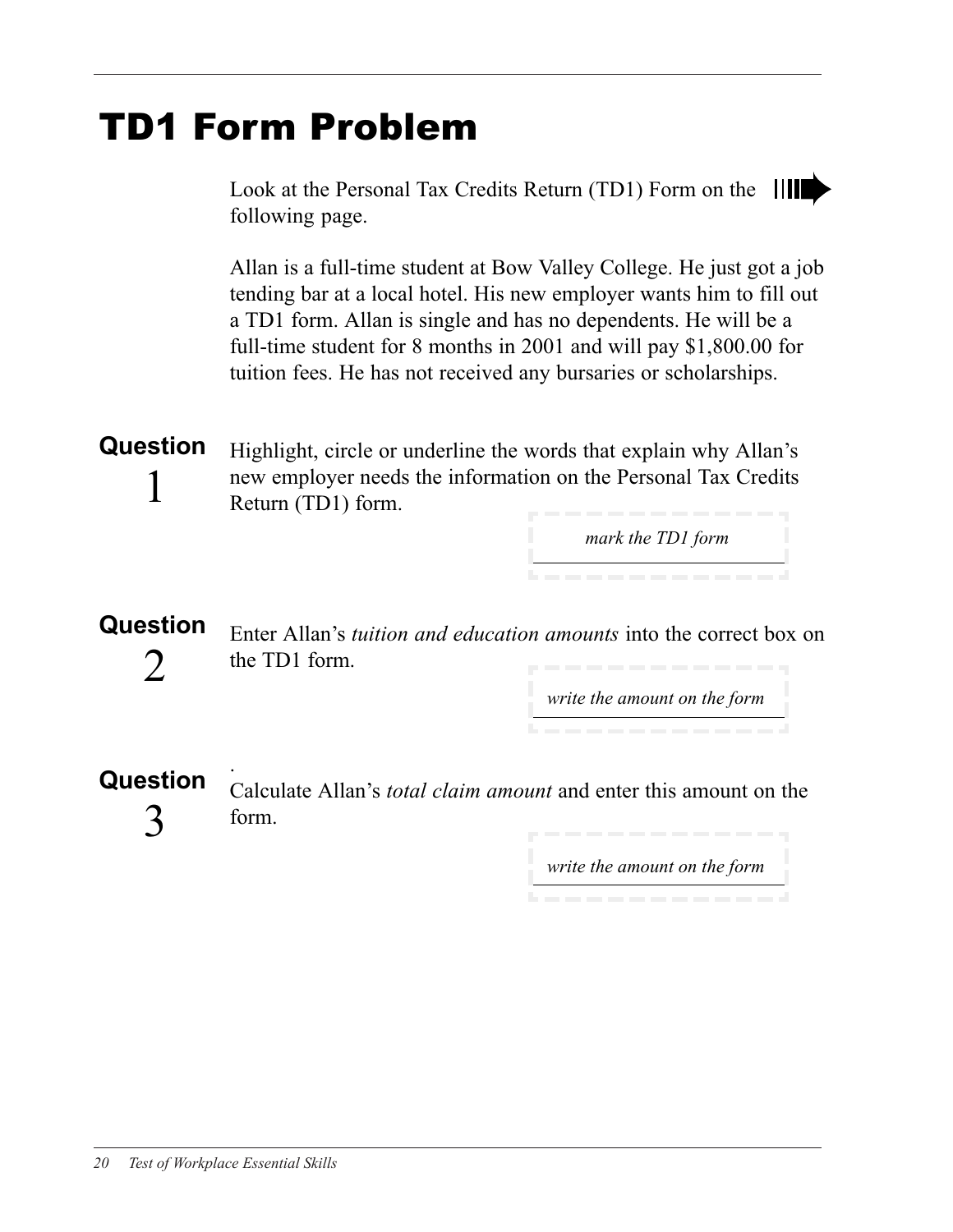Canada Customs Agence des douanes<br>and Revenue Agency et du revenu du Canada

#### **2001 PERSONAL TAX CREDITS RETURN TD1**

Complete this TD1 form if you have a new employer or payer and you will receive salary, wages, commissions, pensions, Employment Insurance benefits, or any other remuneration. Be sure to sign and date it on the back page and give it to your employer or payer who will use it to determine the amount of your payroll tax deductions.

If you do not complete a TD1 form, your new employer or payer will deduct taxes after allowing the basic personal amount **only**.

You do not have to complete a new TD1 form every year unless there is a change in your personal tax credit amounts. Complete a new TD1 form no later than seven days after the change.

You can get the forms and publications mentioned on this form from our Internet site at **www.ccra-adrc.gc.ca** or by calling 1‑800‑959‑2221.

| Last name                                                                                                                                                                                                                                                                                                                                                                                                                                                                                                                                                                                   | First name and initial(s)                                  | Date of birth (YYYY/MM/DD)<br>Employee number |                            |                         |     |  |        |
|---------------------------------------------------------------------------------------------------------------------------------------------------------------------------------------------------------------------------------------------------------------------------------------------------------------------------------------------------------------------------------------------------------------------------------------------------------------------------------------------------------------------------------------------------------------------------------------------|------------------------------------------------------------|-----------------------------------------------|----------------------------|-------------------------|-----|--|--------|
| Address including postal code                                                                                                                                                                                                                                                                                                                                                                                                                                                                                                                                                               | For non-residents only -<br>Country of permanent residence |                                               |                            | Social insurance number |     |  |        |
|                                                                                                                                                                                                                                                                                                                                                                                                                                                                                                                                                                                             |                                                            |                                               |                            |                         |     |  |        |
| 1. Basic personal amount - Every resident of Canada can claim this amount. If you will have more than one employer or<br>payer in 2001, see the section called "Income from other employers or payers" on the back page. If you are a non-resident,<br>\$7,412<br>see the section called "Non-residents" on the back page.                                                                                                                                                                                                                                                                  |                                                            |                                               |                            |                         |     |  |        |
| 2. Age amount – If you will be 65 or older on December 31, 2001, and your net income for the year will be \$26,941 or less,<br>enter \$3,619. If your net income will be between \$26,941 and \$51,068 and you want to calculate a partial claim, get the<br>Worksheet for the 2001 Personal Tax Credits Return (TD1-WS) and complete the appropriate section.<br>3. Pension income amount – If you will receive regular pension payments from a pension plan or fund (excluding Canada                                                                                                     |                                                            |                                               |                            |                         |     |  |        |
| or Quebec Pension Plans (CPP/QPP), Old Age Security and guaranteed income supplements), enter \$1,000 or your<br>estimated annual pension income, whichever is less.                                                                                                                                                                                                                                                                                                                                                                                                                        |                                                            |                                               |                            |                         |     |  |        |
| 4a. Tuition and education amounts (full-time) - If you are a student enrolled full-time at a university, college, or<br>educational institution certified by Human Resources Development Canada, enter the total of the tuition fees you will pay, if<br>more than \$100 per institution, plus \$400 for each month that you will be enrolled full-time.                                                                                                                                                                                                                                    |                                                            |                                               |                            |                         |     |  |        |
| 4b. Tuition and education amounts (part-time) – If you are a student enrolled part-time at a university, college, or<br>educational institution certified by Human Resources Development Canada, enter the total of the tuition fees you will pay, if<br>more than \$100 per institution, plus \$120 for each month that you will be enrolled part-time.                                                                                                                                                                                                                                    |                                                            |                                               |                            |                         |     |  |        |
| 5. Disability amount – If you will claim the disability amount on your income tax return by using Form T2201, Disability Tax<br>Credit Certificate, enter \$6,000.                                                                                                                                                                                                                                                                                                                                                                                                                          |                                                            |                                               |                            |                         |     |  |        |
| 6. Spousal amount – If you are supporting your spouse or common-law partner who lives with you, and his or her net<br>income for the year will be \$629 or less, enter \$6,294. If his or her net income for the year will be between \$629 and \$6,923<br>and you want to calculate a partial claim, get the Worksheet for the 2001 Personal Tax Credits Return (TD1-WS) and<br>complete the appropriate section.                                                                                                                                                                          |                                                            |                                               |                            |                         |     |  |        |
| 7. Equivalent-to-spouse amount – If you do not have a spouse or common-law partner and you support a dependent<br>relative who lives with you, and his or her net income for the year will be \$629 or less, enter \$6,294. If his or her net income<br>for the year will be between \$629 and \$6,923 and you want to calculate a partial claim, get the Worksheet for the 2001<br>Personal Tax Credits Return (TD1-WS) and complete the appropriate section.                                                                                                                              |                                                            |                                               |                            |                         |     |  |        |
| 8. Caregiver amount – If you are taking care of a dependant who lives with you, whose net income for the year will be<br>\$11,953 or less, and who is either your or your spouse's or common-law partner's:<br>. parent or grandparent age 65 or older, or                                                                                                                                                                                                                                                                                                                                  |                                                            |                                               |                            |                         |     |  |        |
| • relative age 18 or older who is dependent on you because of an infirmity,<br>enter \$3,500. If the dependant's net income for the year will be between \$11,953 and \$15,453 and you want to calculate a<br>partial claim, get the Worksheet for the 2001 Personal Tax Credits Return (TD1-WS) and complete the appropriate section.                                                                                                                                                                                                                                                      |                                                            |                                               |                            |                         |     |  |        |
| 9. Amount for infirm dependant age 18 or older – If you are supporting an infirm dependant age 18 or older who is your or<br>your spouse's or common-law partner's relative, who lives in Canada, and his or her net income for the year will be \$4,966 or<br>less, enter \$3,500. You cannot claim an amount for a dependant claimed on line 8. If the dependant's net income for the<br>year will be between \$4,966 and \$8,466 and you want to calculate a partial claim, get the Worksheet for the 2001 Personal<br>Tax Credits Return (TD1-WS) and complete the appropriate section. |                                                            |                                               |                            |                         |     |  |        |
| 10. Amounts transferred from your spouse or common-law partner - If your spouse or common-law partner will not use<br>all of his or her age amount, pension income amount, tuition and education amounts (maximum \$5,000), or disability amount<br>on his or her income tax return, enter the unused part.                                                                                                                                                                                                                                                                                 |                                                            |                                               |                            |                         |     |  |        |
| 11. Amounts transferred from your dependant - If your dependant will not use all of his or her tuition and education<br>amounts (maximum \$5,000) or disability amount on his or her income tax return, enter the unused part.                                                                                                                                                                                                                                                                                                                                                              |                                                            |                                               |                            |                         |     |  |        |
| 12. TOTAL CLAIM AMOUNT – Add lines 1 through line 11. Your employer or payer will use this amount to determine<br>the amount of your payroll tax deductions.                                                                                                                                                                                                                                                                                                                                                                                                                                |                                                            |                                               |                            |                         | l\$ |  |        |
|                                                                                                                                                                                                                                                                                                                                                                                                                                                                                                                                                                                             |                                                            |                                               | Form continues on the back |                         |     |  |        |
| TD1 E (01)                                                                                                                                                                                                                                                                                                                                                                                                                                                                                                                                                                                  | (Ce formulaire existe en français.)                        |                                               |                            |                         |     |  | Canadä |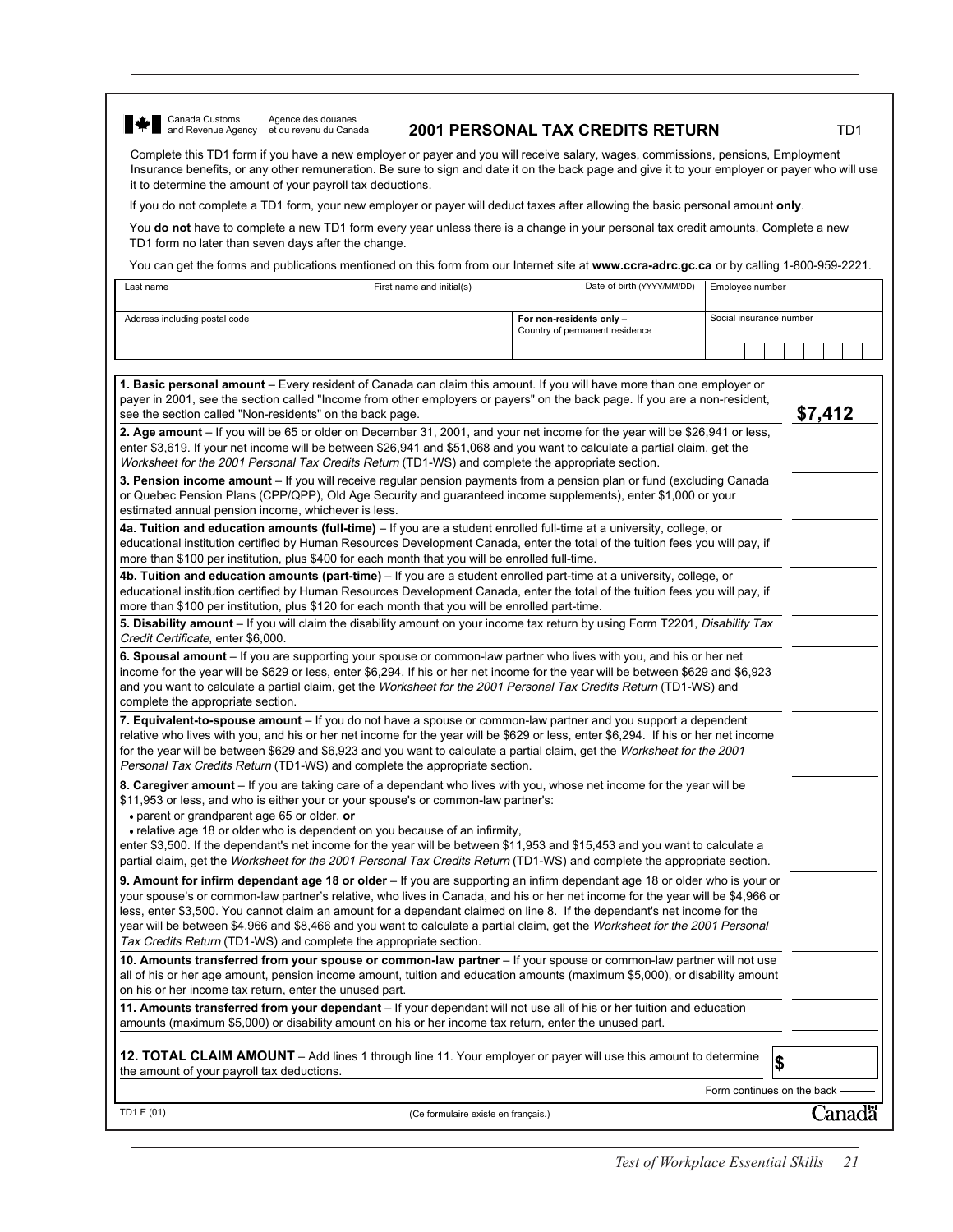# Answers - TD1 Form Problem

Allan is a full-time student at Bow Valley College. He just got a job tending bar at a local hotel. His new employer wants him to fill out a TD1 form. Allan is single and has no dependants. He will be a full-time student for 8 months in 2001 and will pay \$1,800.00 for tuition fees. He has not received any bursaries or scholarships.

- 1. Highlight, circle or underline the words that explain why Allan's new employer needs the information on the Personal Tax Credits Return (TD1) form. "Your employer or payer will use this amount to determine the amount of your payroll deductions." (2 instances of this phrase, both correct)
- 2. Enter Allan's tuition and education amounts into the correct box on the TD1 form. Tuition \$1,800.00 Other expenses  $$400.00 \times 8$  months  $$3,200.00$ Total \$5,000.00
- 3. Calculate Allan's total claim amount and enter this amount on the form.  $5,000 + 7,412 = 12,412$

### $\mathcal{L}$  makes  $\mathcal{L}$  makes  $\mathcal{L}$ **What makes questions easy or difficult?**

addition is well specified (the tax people want to make it easy to pay taxes). The phrase 'add lines 1 through  $11'$  and the arrangement of the numbers in a column offer the form-filler adequate cues that an addition is required. If the arithmetic is poorly specified, the test item is more difficult. arithmetic operation is positive in the test item is more different to the test item is more different to the test item is more different to the test item is more different to the test item is more different to the test i **Specificity of Operation** - In question 3, the arithmetical operation of

'Tuition and Education' amounts in 4a and 4b can be confused. The formfiller has to use the additional search term 'full time' to identify the correct has to use the additional search term 'full-time' to identify the correct line. The correct line of the correct line. **Distracting Information** - Without careful reading, the two categories of line.

Type of Match - The match between 'given' information and 'requested' **Type of Match** - The match between 'given' information and 'requested' information in question 2 requires no inference, the match is 'literal' or exact. However, the use of two search terms to locate the correct line ('full time' 'education amount') raises the difficulty level. and 'education amount') raises the difficulty level.